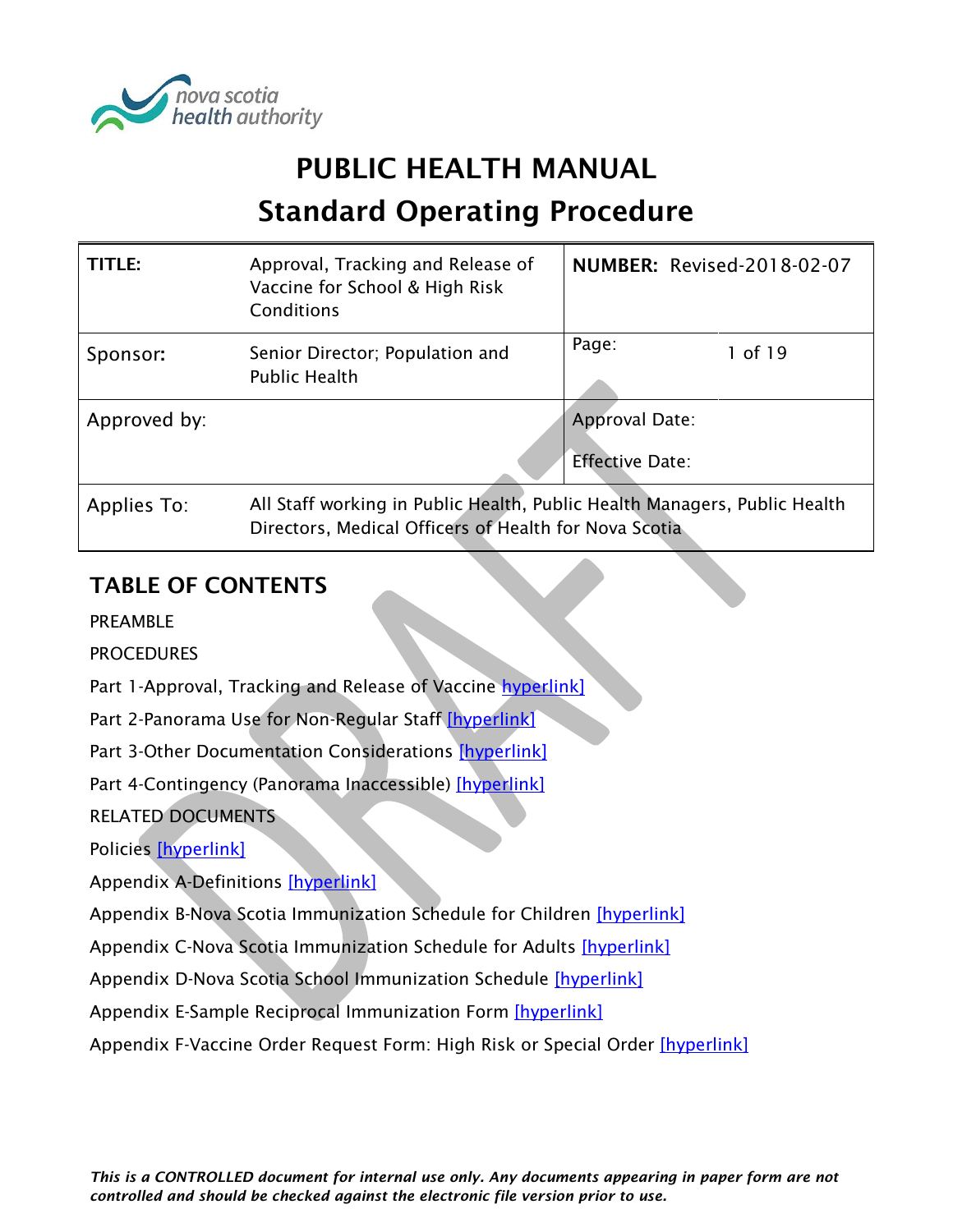# PREAMBLE

Effective immunization programs are essential to the prevention and control of many infectious diseases (Public Health Agency of Canada, 2016). The Nova Scotia publicly funded immunization program offers immunization to targeted groups as part of routine and high risk situations. Public Health Staff will determine eligibility as per the Department of Health and Wellness Publicly Funded Vaccine/Immunoglobulin Eligibility Policy.

[https://novascotia.ca/dhw/CDPC/documents/150706\\_Vaccine\\_Immunoglobin\\_eligibility\\_fin](https://novascotia.ca/dhw/CDPC/documents/150706_Vaccine_Immunoglobin_eligibility_final.pdf) [al.pdf](https://novascotia.ca/dhw/CDPC/documents/150706_Vaccine_Immunoglobin_eligibility_final.pdf)

The purpose of this Standard Operating Procedure (SOP) is to outline the process for approving, tracking and release of vaccine for school and high risk conditions. Panorama software will be used to document all reports of AEFI and any action taken by Public Health.

# STANDARD OPERATING PROCEDURE

# <span id="page-1-0"></span>PART 1-Approval, Tracking and Release of Vaccine

# Role of the Health Care Provider (HCP):

Submit free issue vaccine form to Public Health *\*Confirm document retention*

# Role of the Nurse:

- Review the request form for high risk or special order vaccine. [\[hyperlink appendix F\]](#page-16-0)
	- $\circ$  If information is missing, follow-up with the requesting HCP for completion.
	- $\circ$  If the request for immunization is initiated by public health, the Nurse will compile all required client information.
- Search for the client in Panorama. [\[User Guide\]](https://support.novascotia.ca/sites/default/files/docs/immunization-user-guides/PNS%20User%20Guide%20CLT%20101%20-%20Basic%20Client%20Records%20Management.pdf)
	- $\circ$  If a client profile exists, review and update the profile.
	- o If a client profile does not exist, create a new profile.
	- $\circ$  In order to ensure the accuracy of data for reporting purposes and to minimize duplicate profile entries, it is extremely important that a careful and extensive client search is completed prior to creating a new profile.
		- **EXED Always search first using a Nova Scotia HCN as the only criteria**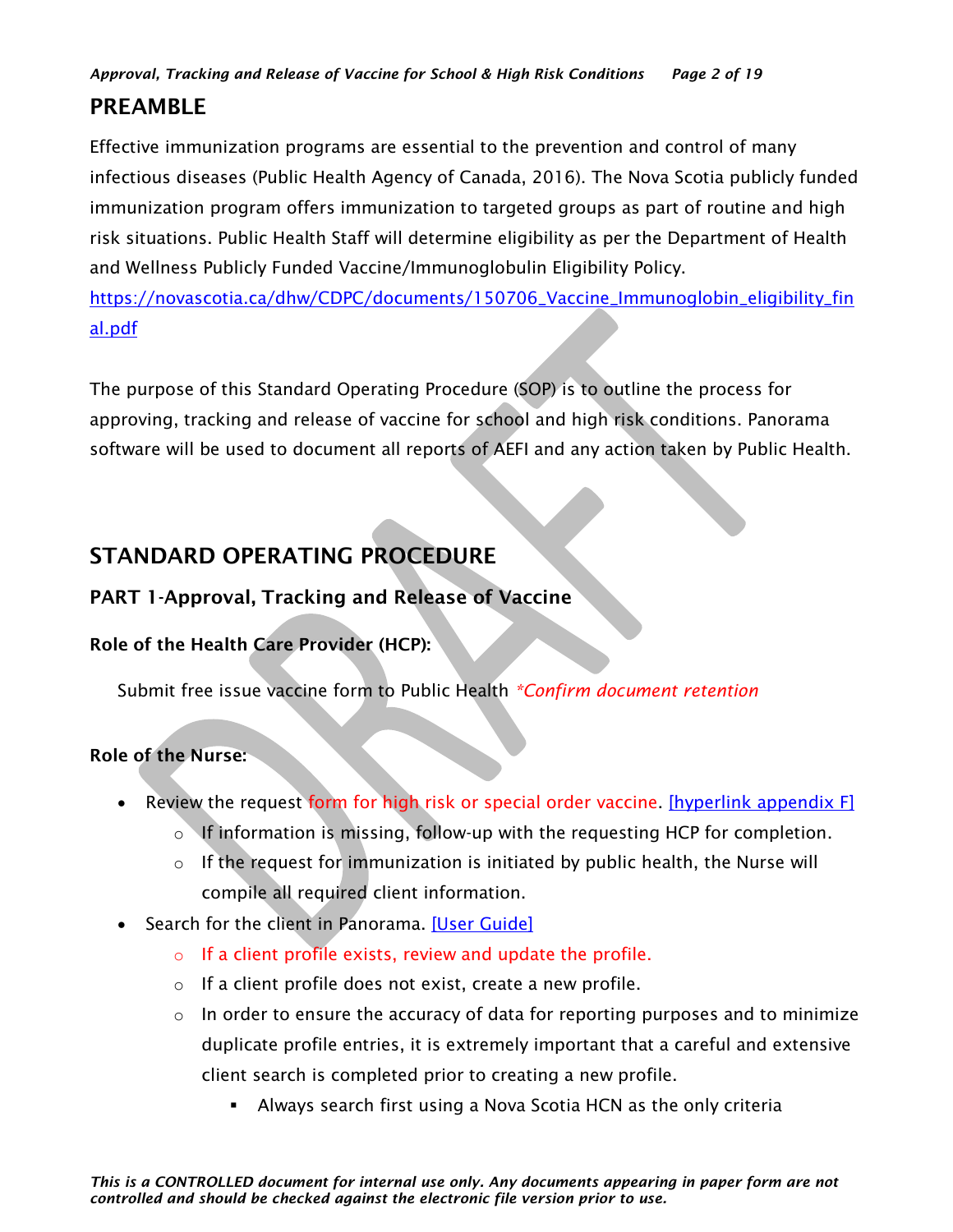- If no HCN, the first search may be done using an alternate client number from the drop down list.
- **.** If a HCN or other client number is unknown, not applicable, or the client is not found in a search using this criteria; clear the HCN field and search using the following criteria in any combination available:
	- Name (first and last); gender; date of birth
- If still no results found; search only the client first and last name using a wildcard symbol AND/OR a phonetic match.
- **EXECUTE:** A minimum of three searches must be attempted prior to the creation of any new client profile.
- o If duplicate profiles are found for the same client, follow the process for reporting duplicates [\[hyperlink to Part 3-Other Documentation Considerations\]](#page-6-0)
- Confirm whether an encounter exists for this request on the subject summary screen in the immunization area. [\[User Guide\]](https://support.novascotia.ca/sites/default/files/docs/immunization-user-guides/PNS%20User%20Guide%20IMM%20101%20-%20Single%20Immunization.pdf)
	- o If no encounter exists for this request, create an encounter [\[User Guide\]](https://support.novascotia.ca/sites/default/files/docs/immunization-user-guides/PNS%20User%20Guide%20IMM%20101%20-%20Single%20Immunization.pdf)
		- A separate encounter must be created for (a) all vaccine(s) being approved and (b) for all vaccine(s) being denied, for a total of two possible encounters.
			- This will ensure accurate data collection for reporting and documentation for cases where multiple vaccines are requested by the HCP but only some are approved as eligible.
- Upload the completed HCP request form to the encounter in the client profile. [User [Guide\]](https://support.novascotia.ca/sites/default/files/docs/immunization-user-guides/PNS%20User%20Guide%20IMM%20101%20-%20Single%20Immunization.pdf)
- Determine if high risk vaccine eligibility **[User Guide]** or school program vaccine eligibility [\[hyperlink to Appendix D\]](#page-15-0) criteria are met.
	- o If eligibility criteria is not met, decline the request and communicate this decision to the HCP.
	- $\circ$  If eligibility criteria is met, determine whether the vaccine has previously been received by the client.
		- **.** If the vaccine has previously been received, follow-up with the HCP for additional information on the doses received.
			- Write a note and update the history interpretation in the client profile based on information from the HCP.
			- Determine whether subsequent vaccine dose(s) are still required.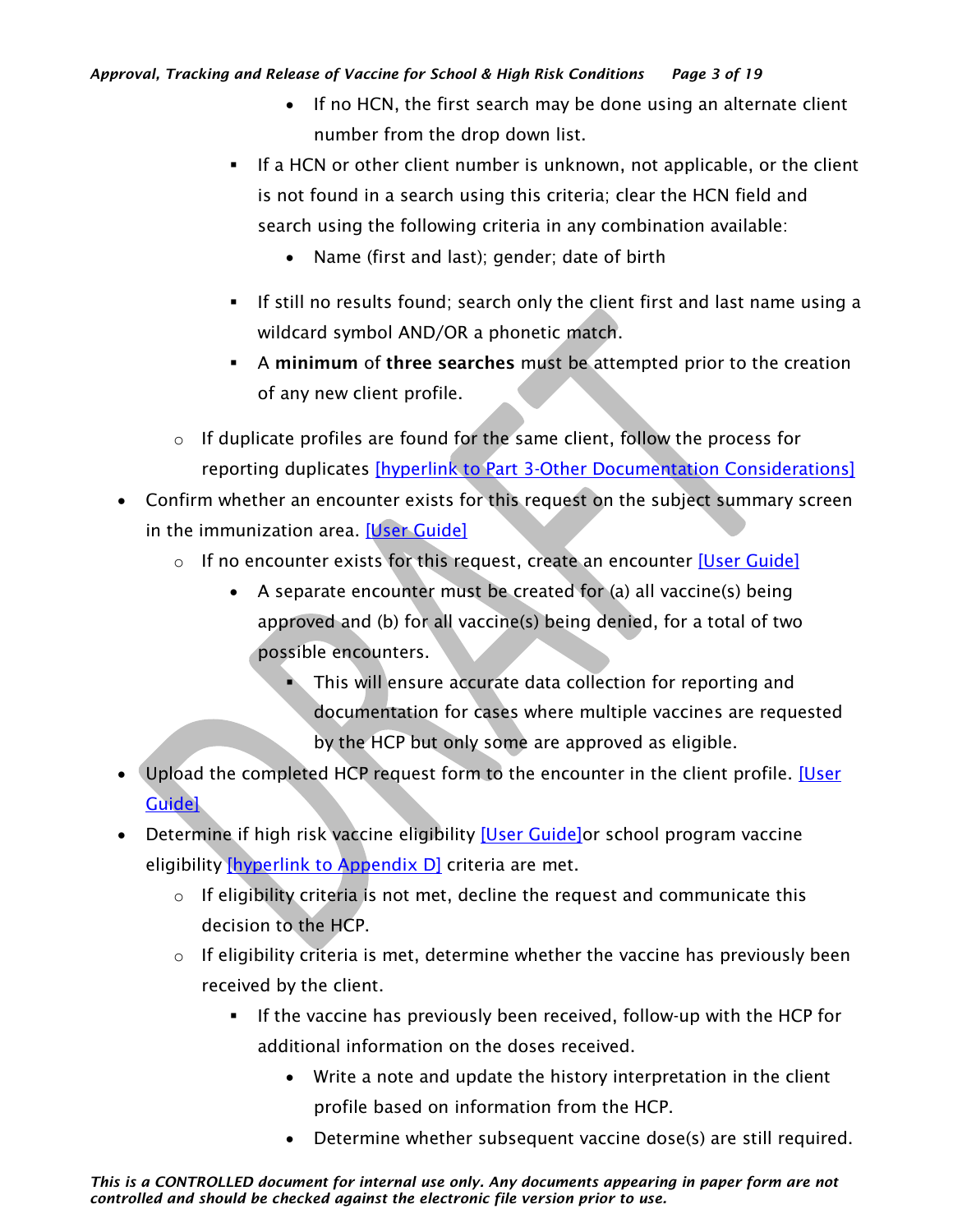#### *Approval, Tracking and Release of Vaccine for School & High Risk Conditions Page 4 of 19*

- o If additional doses are required, approve the HCP request.
- o If no additional doses are required, decline the HCP request and communicate this decision to the HCP.
- **.** If the vaccine has not been previously administered to the client, determine whether the vaccine has been previously approved. This should be displayed as an encounter on the subject summary screen.
- If the vaccine has previously been approved, follow-up with the HCP for additional information.
	- Write a note and update the history interpretation in the client profile based on information from the HCP.
	- Determine whether subsequent vaccine dose(s) are still required.
		- o If additional doses are required, approve the HCP request.
		- o If no additional doses are required, decline the HCP request and communicate this decision to the HCP.
- Advise the Zone Bio-Coordinator of vaccine approval and request an electronic copy of the product requisition.

#### Role of the Zone Bio-Coordinator:

- Create product requisition in Panorama.
- Create a PDF of the requisition and email a copy to the Nurse.

#### Role of the Nurse:

- Upload the PDF copy of product requisition as a "client context document". [hyperlink to criteria reference]
- If both the vaccine request and the administration of the approved vaccine is completed by public health, the Nurse will inform the client of the approval status and arrange for the immunization to be given.
	- $\circ$  Client immunizations administered by public health will be completed in accordance with the Individual Immunization SOP. **[hyperlink to SOP]**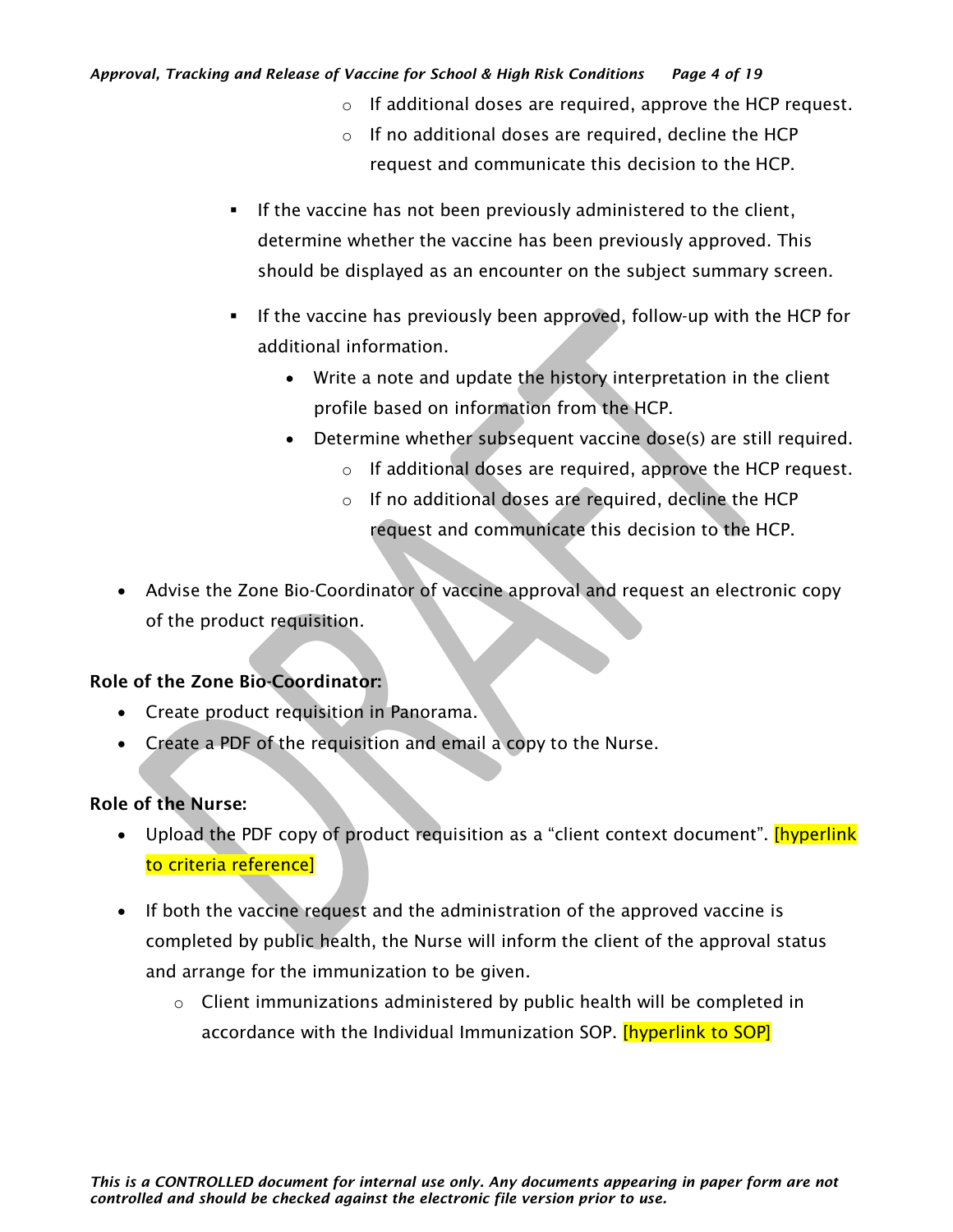- If the vaccine administration will be provided by the HCP, they will inform the client of vaccine approval status and arrange for the immunization to be given.
- Record of the vaccine administration must be submitted to public health via reciprocal form *[hyperlink to Appendix E]* OR entered directly into Nightingale (not both).

## Request for Release of School Program Vaccine(s) to External HCPs

- The school based immunization program is a public health delivered program; other publicly funded immunizations are delivered by a mixed model including external HCPs.
- Release of school based immunization program vaccine(s) to HCPs external to public health should be done in exceptional circumstances only and approved on a case by case basis in consultation with the Health Protection manager or designate.
- Considerations for approval may include the following:
	- o Extended efforts have been made by public health to accommodate immunization at the school or local public health office.
	- o Denial of vaccine release will likely result in the child remaining unimmunized.
- If approved, public health must ensure that the HCP has been made aware of the exceptional circumstance and that record of the vaccine administration must be submitted to public health via reciprocal form [\[hyperlink to Appendix E\]](#page-16-0) OR entered directly into Nightingale (not both).
- A high risk or special order vaccine request form is used for release of school based vaccine to external HCPs. [\[hyperlink to Appendix F\]](#page-17-0)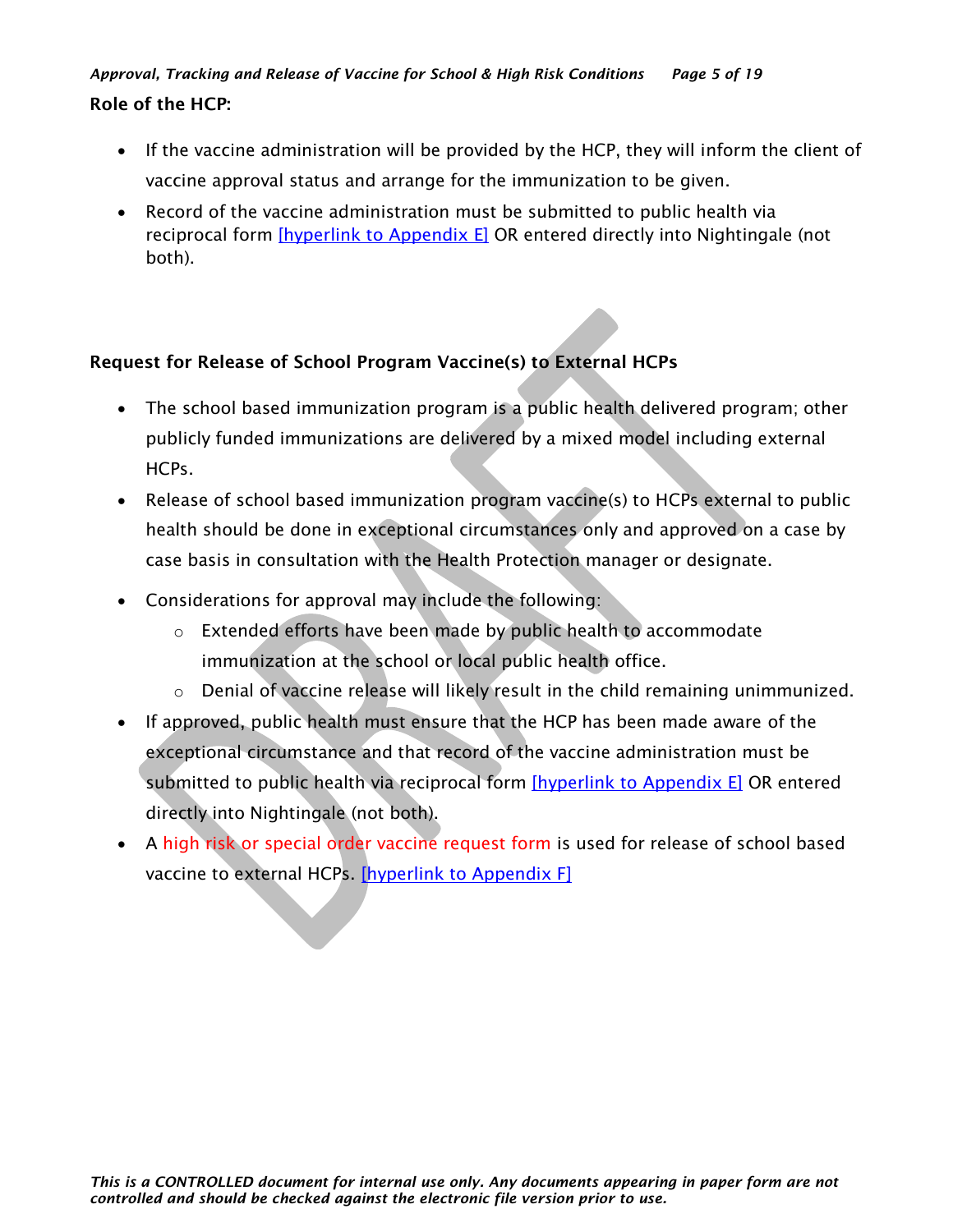#### Out of Grade Immunization Request

• If the student DOB falls in a cohort that was previously immunized, the nurse assesses student eligibility for publicly funded vaccine and if approved, provides follow-up as required.

# <span id="page-5-0"></span>PART 2-PANORAMA USE FOR NON-REGULAR STAFF

- It is expected that all Staff involved in the approval, tracking and release of vaccine for school and high risk conditions will utilize Panorama regardless of employment status.
- All Non-Regular Staff will require an Active Directory account in order to access and record information in Panorama.
	- o Active Directory accounts are set up through the User Access Process with NSHA Information Technology Services.
	- o The manager or delegate must be made aware of new users as soon as possible to ensure timely system access prior to scheduled immunization clinic(s).
	- o Requests for Active Directory accounts can be made through SharePoint at: [http://intra.nshealth.ca/it-self](http://intra.nshealth.ca/it-self-service/SitePages/User%20Access%20%e2%80%93%20Bulk%20Users.aspx)[service/SitePages/User%20Access%20%e2%80%93%20Bulk%20Users.aspx](http://intra.nshealth.ca/it-self-service/SitePages/User%20Access%20%e2%80%93%20Bulk%20Users.aspx)
- As needed, computers will be made available for sign-out within the zones
- All Non-Regular Staff will confirm they can access the Panorama immunization module prior to the date they are required to approve, track or release vaccine. Any issues with software/hardware access are to be identified with sufficient time for rectification prior to the date required for use.

# Nursing Students

• Although nursing students who are completing a practicum placement with NSHA Public Health may play a role in the administration of vaccine, they will not be approvers for the release of vaccine for school or high risk conditions.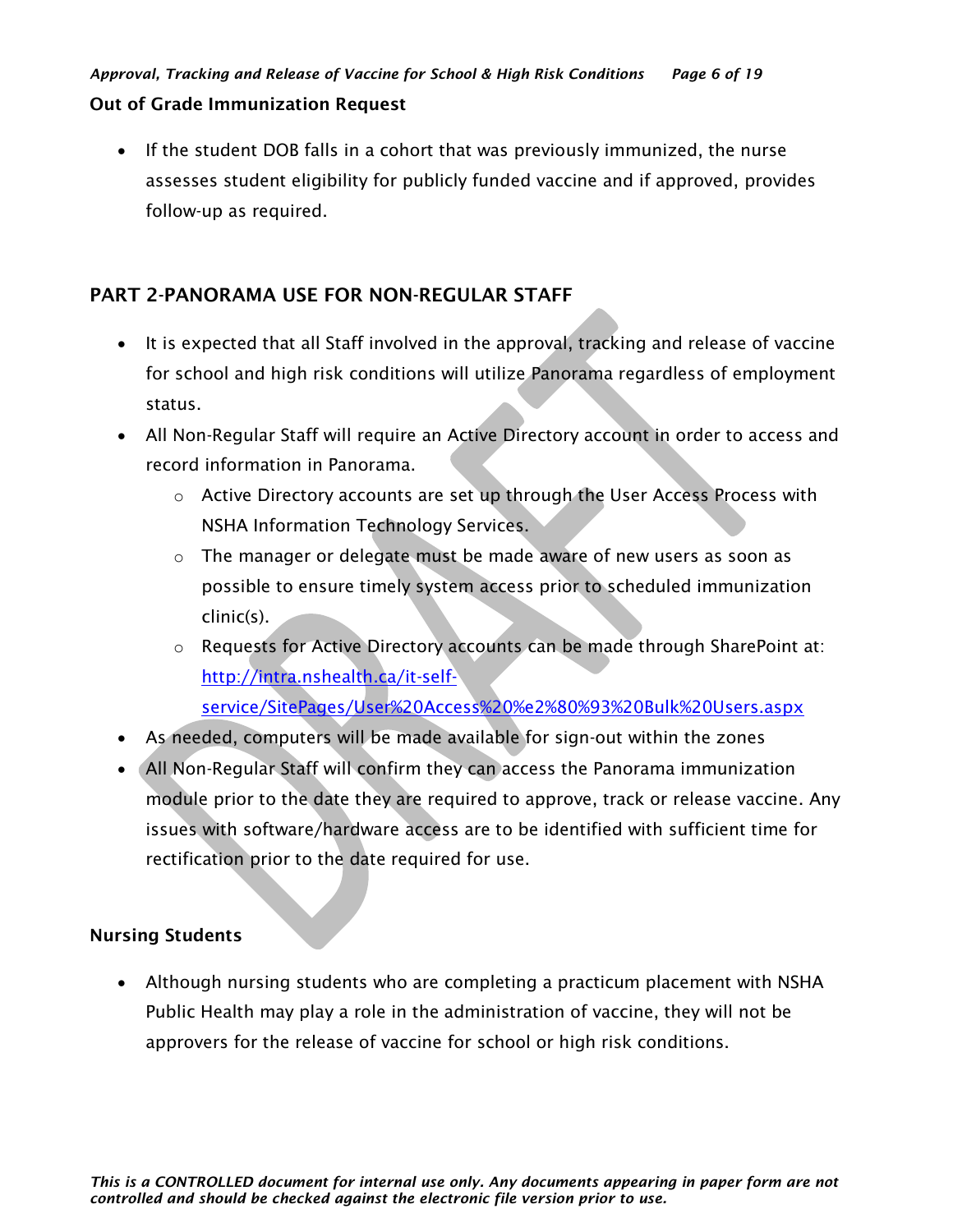## <span id="page-6-0"></span>Deletion of Errors

- If information is entered accidentally on a client file (i.e. an allergy, address, consent typo, etc.) it should be deleted, not invalidated.
	- o Deletions are only invisible to the end user; this information is still retrievable and auditable. In contrast, invalidated information can still be seen by the end user but is greyed-out.
	- $\circ$  In some cases visibility of incorrect information may cause user confusion and more risk of harm to a client where the information was never relevant to them in the first place.
- Users are NEVER to delete clinical notes, another user's entry, or a past entry. In all of these cases the information would be updated so that all previous information is fully accessible and visible to the end user.
- Immunization administration errors entered by a nurse would be invalidated (not deleted) and correct information entered.
- Any amendment made to a client file that falls outside client demographic data must include a clinical note to indicate which fields have been changed and the reason for the change.

## Duplicate Client Profiles

- If a duplicate client profile is found, an online ticket will be submitted to the Help Desk at<https://ictservices.nshealth.ca/assystnet/application/assystNET.jsp>
	- o The subject line should indicate "Panorama-possible duplicate client".
	- o Include the client ID of all duplicate profiles; do not include client names, health card numbers or other identifying information in the ticket.
	- $\circ$  Tickets for Panorama will be forwarded to the appropriate support Staff for resolution.

## Immunity Status Interpretation

• Immunity status of a student will be determined by the nurse based on immunization history, history of previous illness, and lab reports.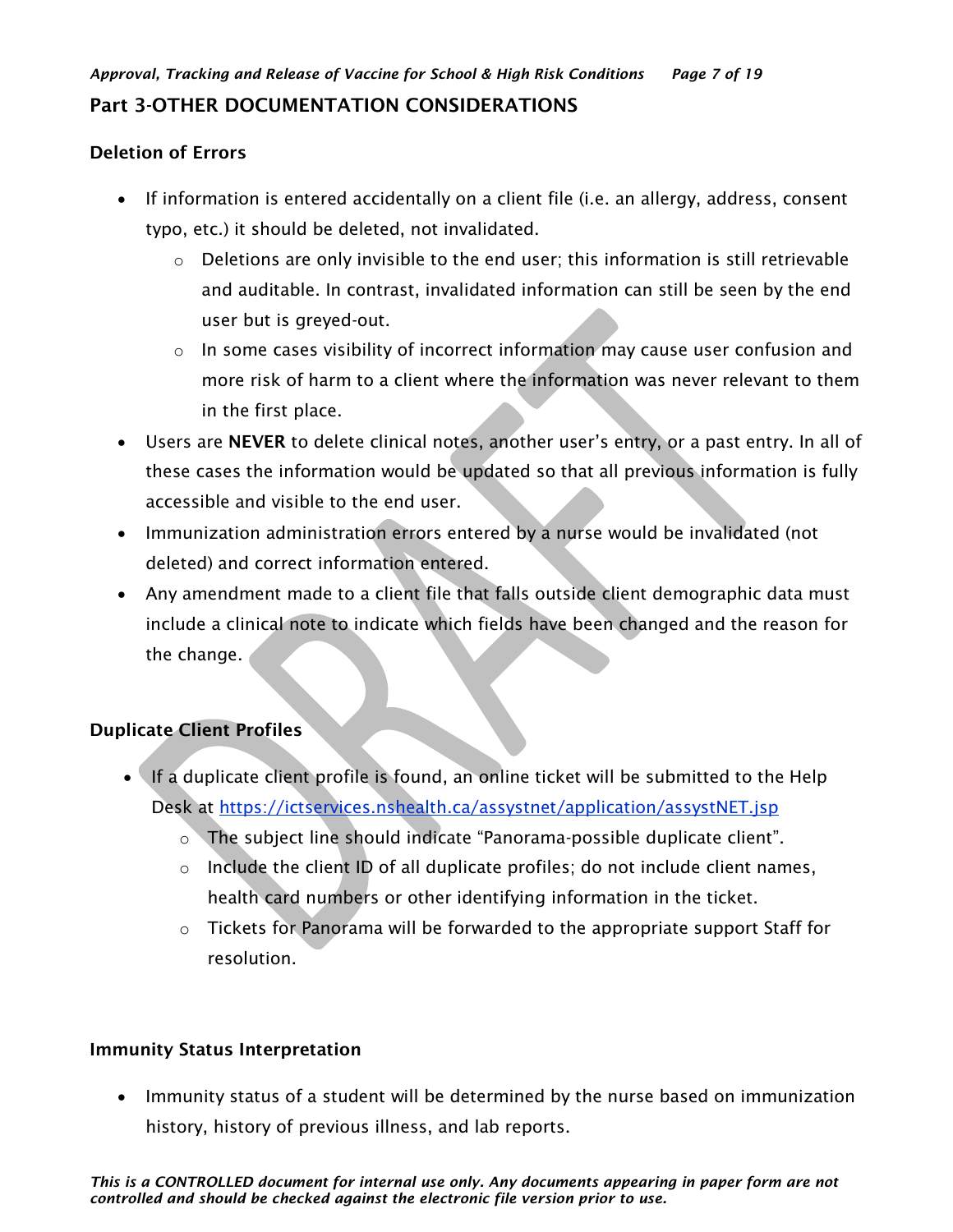#### *Approval, Tracking and Release of Vaccine for School & High Risk Conditions Page 8 of 19*

- Immunity status will be recorded in Panorama and updated as new information is available. [\[User Guide\]](https://support.novascotia.ca/sites/default/files/docs/immunization-user-guides/PNS%20User%20Guide%20IMM%20101%20-%20Single%20Immunization.pdf)
	- $\circ$  A nurse can take verbal report of immunity from a client (i.e. history of a disease that would typically result in immunity) and indicate the report as verbal in the comments section. If the same client is later discovered to be non-immune this can be added to the profile.

## Special Considerations [\[Special Conditions\]](https://support.novascotia.ca/sites/default/files/docs/immunization-user-guides/Panorama%20Tips%20%26%20Tricks_Special%20Considerations.pdf)

## *\*confirm & include definition chart from training material*

- Special considerations are updated in the client profile where factors that may impact immunization exist.
	- $\circ$  If a consideration exists that is applicable to ALL immunization (i.e. a needle phobia) then a warning should be added rather than a precaution. [\[User Guide\]](https://support.novascotia.ca/sites/default/files/docs/immunization-user-guides/PNS%20User%20Guide%20CLT%20102-%20Advanced%20Client%20Records%20Management.pdf)
		- Warnings will appear for any vaccine given whereas precautions appear for specific agents.
- Allergies recorded in Panorama will not affect the forecaster function. A contraindication (found under special considerations) should also be added to the client profile when a vaccine should not be administered again. Contraindications will adjust the forecaster. [\[User Guide\]](https://support.novascotia.ca/sites/default/files/docs/immunization-user-guides/PNS%20User%20Guide%20IMM%20101%20-%20Single%20Immunization.pdf)
	- $\circ$  If subsequent doses are being recommended, do not use contraindications; instead add a precaution (i.e. longer post-immunization observation period). [\[User Guide\]](https://support.novascotia.ca/sites/default/files/docs/immunization-user-guides/PNS%20User%20Guide%20IMM%20101%20-%20Single%20Immunization.pdf)
- Allergies being captured that are unrelated to immunization may all be listed together under "other" in the comments section.

# <span id="page-7-0"></span>Part 4- CONTINGENCY (PANORAMA INACCESSIBLE)

- Should Panorama access be interrupted at any stage of the approval, tracking and release of vaccine process, Staff will revert to paper documentation using the High Risk or Special Order vaccine request form [\[hyperlink to Appendix F\]](#page-17-0) and hardcopy progress notes according to Nova Scotia nursing college documentation standards.
- Information will be entered into Panorama as soon as the system becomes available; within a one week maximum timeframe.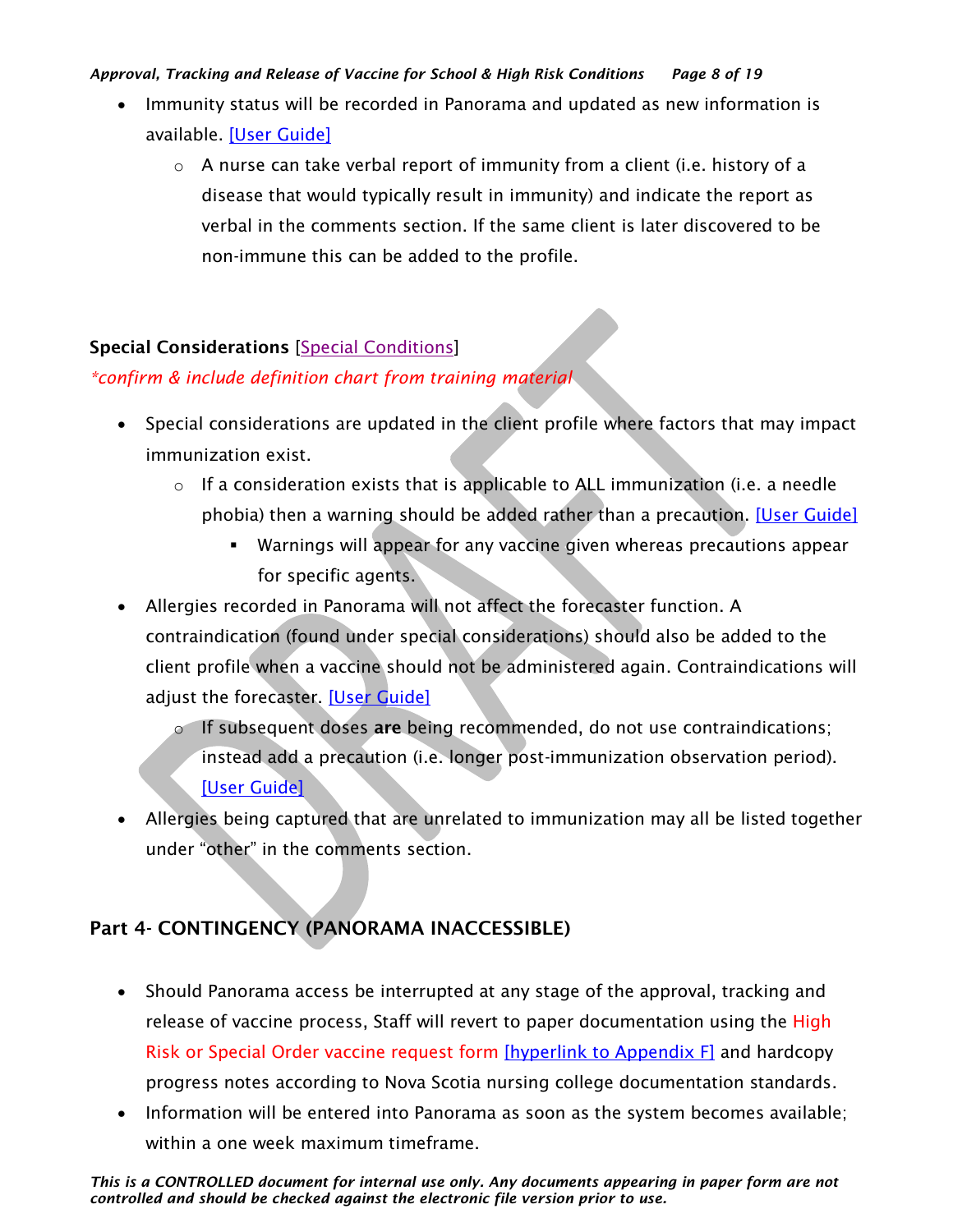*Approval, Tracking and Release of Vaccine for School & High Risk Conditions Page 9 of 19* **REFERENCES** 

College of Licensed Practical Nurses of Nova Scotia. (2013). *Practice guidelines.* Retrieved from<http://clpnns.ca/practice-guidelines/>

College of Registered Nurses of Nova Scotia. (2012). *Documentation guidelines for registered nurses.* Retrieved from: [http://crnns.ca/wp](http://crnns.ca/wp-content/uploads/2015/02/DocumentationGuidelines.pdf)[content/uploads/2015/02/DocumentationGuidelines.pdf](http://crnns.ca/wp-content/uploads/2015/02/DocumentationGuidelines.pdf)

College of Registered Nurses of Nova Scotia. (2017). *Practice standards*. Retrieved from <http://crnns.ca/practice-standards/>

Province of Nova Scotia. (2010). *Registered Nurses Act.* Chapter 21 of the Acts of 2006. Retrieved from<http://nslegislature.ca/legc/statutes/regisnur.htm>

Province of Nova Scotia. (2013). Custodians: What does PHIA mean to me? *Personal Health Information Act.* Retrieved from<http://novascotia.ca/dhw/phia/custodians.asp>

Province of Nova Scotia. (2016). *Health Protection Act.* Chapter 4 of the Acts of 2004. Retrieved from<http://nslegislature.ca/legc/statutes/health%20protection.pdf>

Nova Scotia Health Authority. (2015a). *Immunization toolkit for family practice*. Retrieved from [http://www.cdha.nshealth.ca/public-health/immunization-public](http://www.cdha.nshealth.ca/public-health/immunization-public-health/immunization-toolkit-family-practice)[health/immunization-toolkit-family-practice](http://www.cdha.nshealth.ca/public-health/immunization-public-health/immunization-toolkit-family-practice)

Nova Scotia Department of Health and Wellness. (2015b). *Communicable disease prevention and control: immunization.* Retrieved form <https://novascotia.ca/dhw/cdpc/immunization.asp>

Nova Scotia Department of Health and Wellness. (2017a). *Nova Scotia immunization manual*. Retrieved from [http://novascotia.ca/dhw/cdpc/documents/Immunization-](http://novascotia.ca/dhw/cdpc/documents/Immunization-Manual.pdf)[Manual.pdf](http://novascotia.ca/dhw/cdpc/documents/Immunization-Manual.pdf)

Nova Scotia Department of Health and Wellness. (2017b). *Publicly funded vaccine/immunoglobulin eligibility criteria.* Retrieved from [https://novascotia.ca/dhw/CDPC/documents/150706\\_Vaccine\\_Immunoglobin\\_](https://novascotia.ca/dhw/CDPC/documents/150706_Vaccine_Immunoglobin_eligibility_final.pdf) [eligibility\\_final.pdf](https://novascotia.ca/dhw/CDPC/documents/150706_Vaccine_Immunoglobin_eligibility_final.pdf)

Public Health Agency of Canada. (2016). *Canadian immunization guide.* Retrieved from [https://www.canada.ca/en/public-health/services/canadian-immunization](https://www.canada.ca/en/public-health/services/canadian-immunization-guide.html)[guide.html](https://www.canada.ca/en/public-health/services/canadian-immunization-guide.html)

Public Health Agency of Canada. (2017). *National Advisory Committee on Immunization (NACI)*. Retrieved from [https://www.canada.ca/en/public-](https://www.canada.ca/en/public-health/services/immunization/national-advisory-committee-on-immunization-naci.html)

*This is a CONTROLLED document for internal use only. Any documents appearing in paper form are not controlled and should be checked against the electronic file version prior to use.*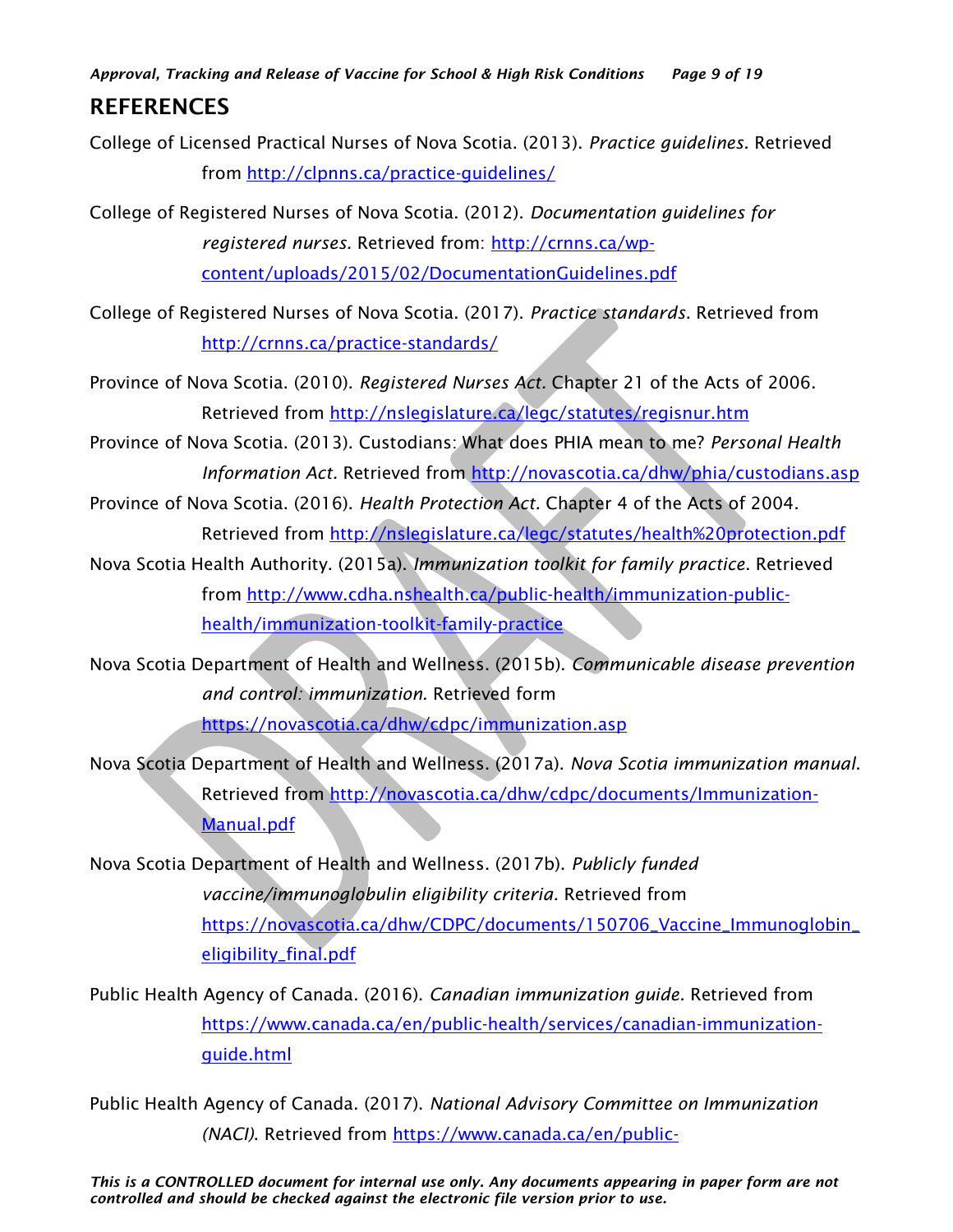*Approval, Tracking and Release of Vaccine for School & High Risk Conditions Page 10 of 19*

[health/services/immunization/national-advisory-committee-on-immunization](https://www.canada.ca/en/public-health/services/immunization/national-advisory-committee-on-immunization-naci.html)[naci.html](https://www.canada.ca/en/public-health/services/immunization/national-advisory-committee-on-immunization-naci.html)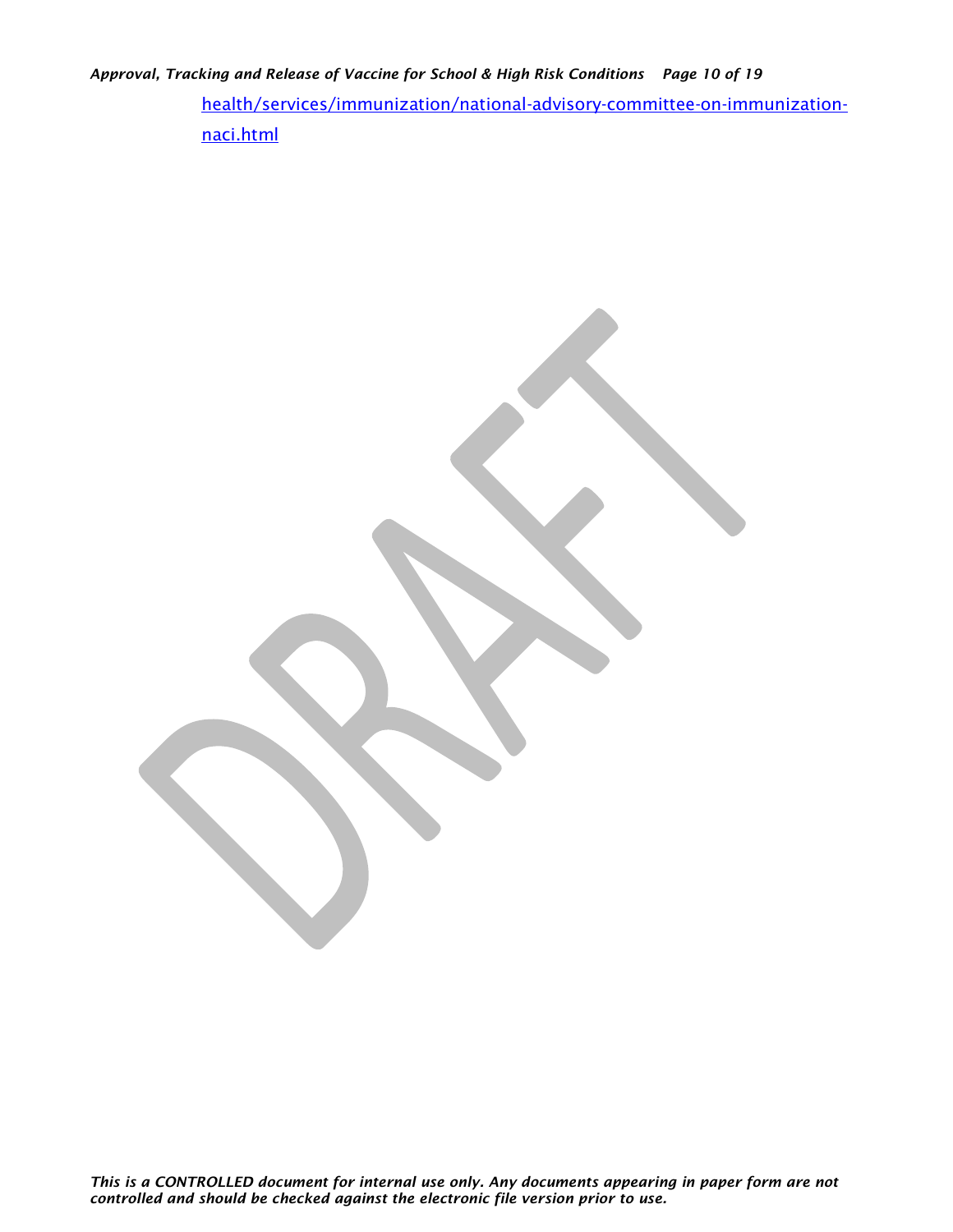*Approval, Tracking and Release of Vaccine for School & High Risk Conditions Page 11 of 19* Policies

<span id="page-10-0"></span>Reference and link to the new NSHA Immunization Policy [Public Health MM-IM-001] once approved *(will supersede all former DHA immunization-related policies)*

#### **Appendices**

Appendix A-Definitions

Appendix B-Nova Scotia Immunization Schedule for Children

[https://novascotia.ca/dhw/cdpc/documents/13078\\_NsChildhoodImmPoster\\_En.pdf](https://novascotia.ca/dhw/cdpc/documents/13078_NsChildhoodImmPoster_En.pdf)

Appendix C-Nova Scotia Immunization Schedule for Adults

[https://novascotia.ca/dhw/cdpc/documents/13155\\_AdultImmunizationSchedule\\_En.pdf](https://novascotia.ca/dhw/cdpc/documents/13155_AdultImmunizationSchedule_En.pdf)

Appendix D-Nova Scotia School Immunization Schedule

[https://novascotia.ca/dhw/cdpc/documents/13153\\_SchoolImmunizationSchedule\\_En.pdf](https://novascotia.ca/dhw/cdpc/documents/13153_SchoolImmunizationSchedule_En.pdf)

Appendix E-Sample Reciprocal Immunization Form

<https://novascotia.ca/dhw/CDPC/documents/forms/Reciprocal-Notification-Form.pdf>

Appendix F-Vaccine Order Request Form: High Risk or Special Order

[https://novascotia.ca/dhw/cdpc/documents/forms/High-Risk-Special-Release-Vaccine-Order-](https://novascotia.ca/dhw/cdpc/documents/forms/High-Risk-Special-Release-Vaccine-Order-Request.pdf)[Request.pdf](https://novascotia.ca/dhw/cdpc/documents/forms/High-Risk-Special-Release-Vaccine-Order-Request.pdf)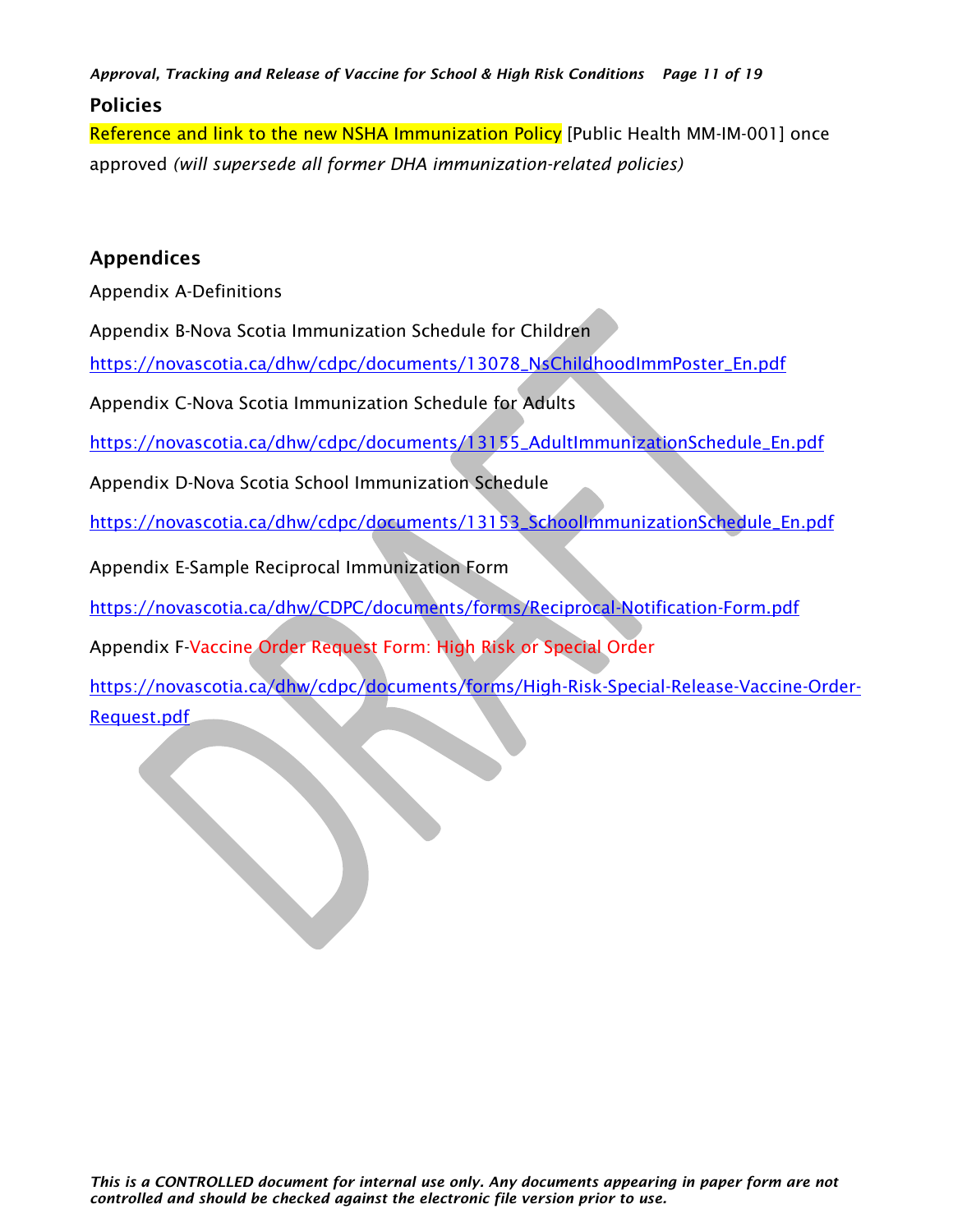## <span id="page-11-0"></span>Appendix A-Definitions

| Consent for            | Consent granted by a client to a Nurse or MOH to view a file that has                                                 |
|------------------------|-----------------------------------------------------------------------------------------------------------------------|
| <b>Disclosure</b>      | been masked by the DHW Privacy and Access Office. Masking is a                                                        |
|                        | process that limits the disclosure of specific portions of that client's                                              |
|                        | personal health information.                                                                                          |
| Deferral               | A postponement status assigned where a student is expected to have                                                    |
|                        | an eligible immunization at a date in the foreseeable future but could                                                |
|                        | not receive it on the day originally scheduled.                                                                       |
| <b>Health Care</b>     | All persons employed by NSHA facilities, or NSHA funded facilities, as                                                |
| Professional           | well as members of the medical staff, volunteers, board members,                                                      |
| (HCP)                  | students, and others associated through contracts                                                                     |
| Immunization           | The process by which immunity is conferred, either by injection of                                                    |
|                        | antigens (active Immunization) or by injection of serum containing                                                    |
|                        | specific antibodies (passive immunization).                                                                           |
| Lot Number             | Number assigned to each vaccine by the vaccine manufacturer for                                                       |
|                        | identification purposes.                                                                                              |
| Non-Regular Staff      | Refers to all learners, temporary and casual Staff who provide                                                        |
|                        | immunization related services to clients as part of assigned work                                                     |
|                        | activities within Public Health at the NSHA. This may include both                                                    |
|                        | administrative and nursing related functions.                                                                         |
| Nurse Immunizer        | Refers to all permanent status registered nurses and licensed practical                                               |
|                        | nurses who provide immunization services to clients as part of                                                        |
|                        | assigned work activities within Public Health at the NSHA.                                                            |
| Panorama               | An electronic public health surveillance system designed to increase                                                  |
|                        | efficiency in tracking vaccine usage, immunization coverage rates, and                                                |
|                        | control of infectious notifiable diseases including outbreaks.                                                        |
| <b>Publicly Funded</b> | A provincially determined list of publicly funded vaccine which falls                                                 |
| Immunization           | under various routine and non-routine eligibility criteria including                                                  |
| Program                | childhood, school, adult and high risk categories.                                                                    |
| <b>Staff</b>           | Unless specifically limited by a certain policy, refers to all employees,                                             |
|                        | physicians, learners, volunteers, board members, contractors,                                                         |
|                        | contract workers, franchise employees, and other individuals                                                          |
|                        | performing work activities within NSHA.                                                                               |
| Vaccine                | An antigenic preparation which, when introduced into an organism,                                                     |
|                        | induces the production of antibodies capable of fighting off infection<br>of that organism by a given micro-organism. |
|                        |                                                                                                                       |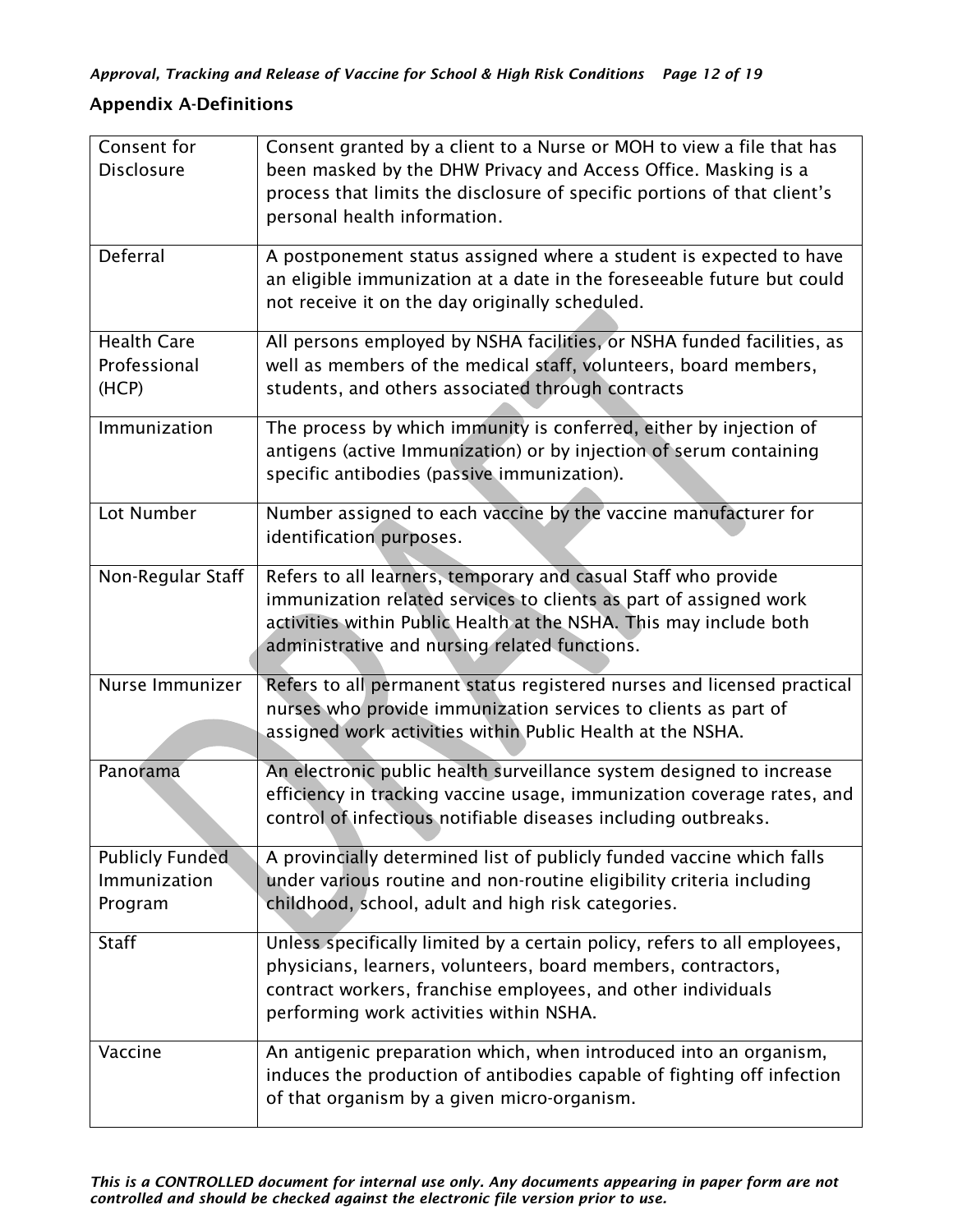| Zone Bio-     | Administrative personnel (i.e. secretary, clerk) assigned within the                       |
|---------------|--------------------------------------------------------------------------------------------|
| l Coordinator | Zone to the functions related to vaccine inventory, storage, handling<br>and distribution. |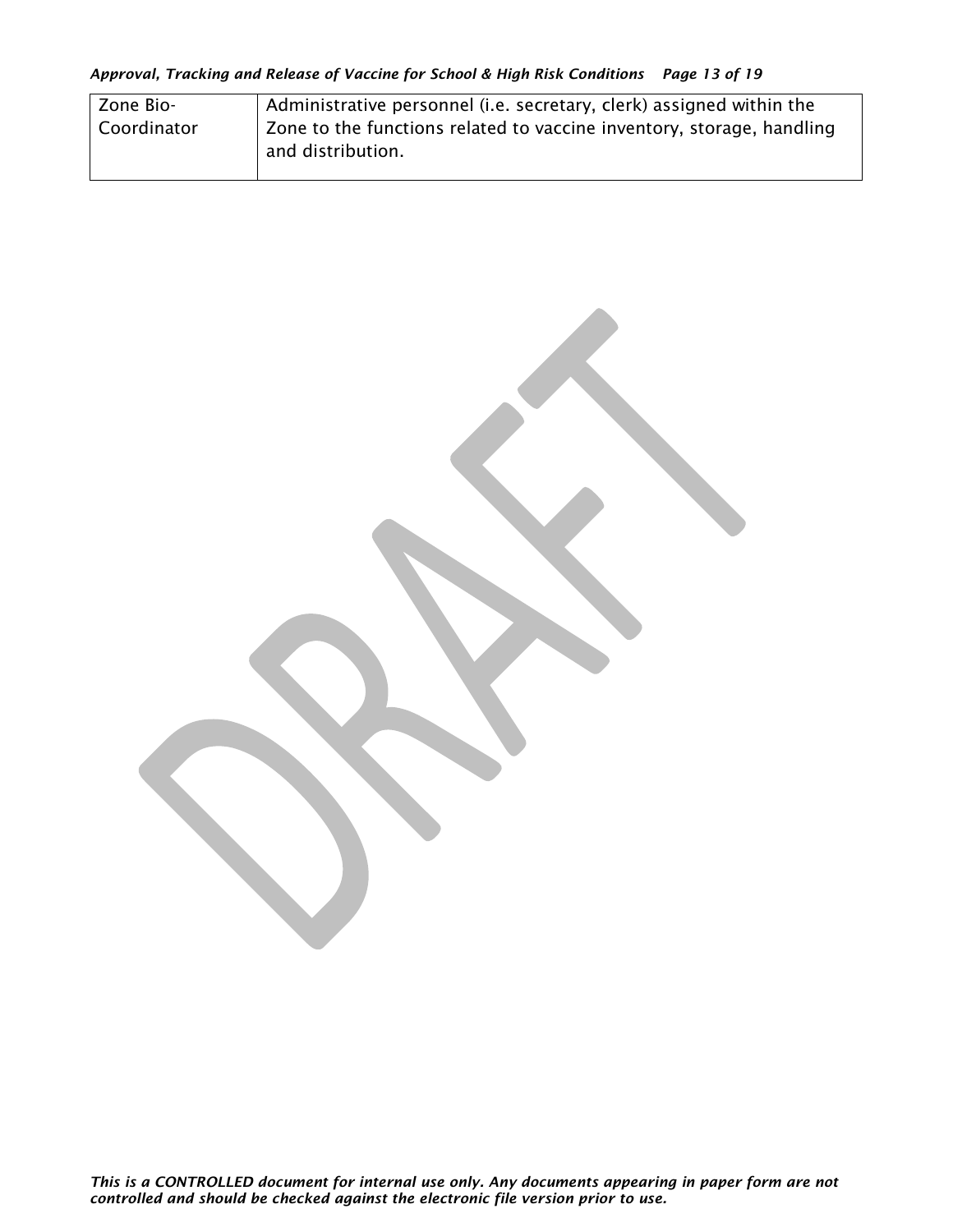# <span id="page-13-0"></span>**Routine Childhood Immunization Schedule**

Childhood immunizations have changed in the past few years. This schedule reflects these changes and may be different from what you or your children may have received in the past.

The immunizations shown on this schedule are those that are given free of charge.

High-risk children may be eligible for additional vaccines. For more information, talk to your health care provider or call your local Public Health Services office.

|        |                                                                                                                                          |             |        |             | <b>SCHEDULE</b> |              |                  |
|--------|------------------------------------------------------------------------------------------------------------------------------------------|-------------|--------|-------------|-----------------|--------------|------------------|
|        |                                                                                                                                          | 2<br>months | months | 6<br>months | 12<br>months    | 18<br>months | $4 - 6$<br>years |
| CCINES | DTaP-IPV-Hib<br>Diphtheria, tetanus, acellular pertussis (whooping<br>cough), polio, and Haemophilus influenzae type<br><b>b</b> vaccine |             |        |             |                 |              |                  |
|        | Pneumo Conj.<br>Pneumococcal conjugate vaccine                                                                                           |             |        |             |                 |              |                  |
|        | Men C Conj.<br>Meningococcal group C conjugate vaccine                                                                                   |             |        |             |                 |              |                  |
|        | MMRV*<br>Measles, mumps, rubella and varicella vaccine                                                                                   |             |        |             |                 |              |                  |
|        | <b>Tdap-IPV</b><br>Tetanus, diphtheria, acellular pertussis (whooping<br>cough), and polio vaccine                                       |             |        |             |                 |              |                  |

\*The second dose of MMRV can be given only once between 18 months and 6 years of age.

#### **Seasonal Flu Vaccines**

- · Seasonal flu vaccines are free for all Nova Scotians. They are recommended for all adults and children EXCEPT for babies under 6 months.
- · Seasonal flu vaccines are strongly recommended for anyone who lives with or takes care of a child under 5 years, and for anyone living in a home where a newborn is expected during influenza season (October to April). This includes both adults and older children.
- · Seasonal flu vaccines are also strongly recommended for children with a health condition that places them at high risk and for anyone who lives with or takes care of these children.
- Children under 9 years old getting their first flu vaccine need 2 doses.

For more information about seasonal flu vaccines, see: novascotia.ca/DHW/CDPC/flu.asp

Aussi disponible en français



**REV15-16**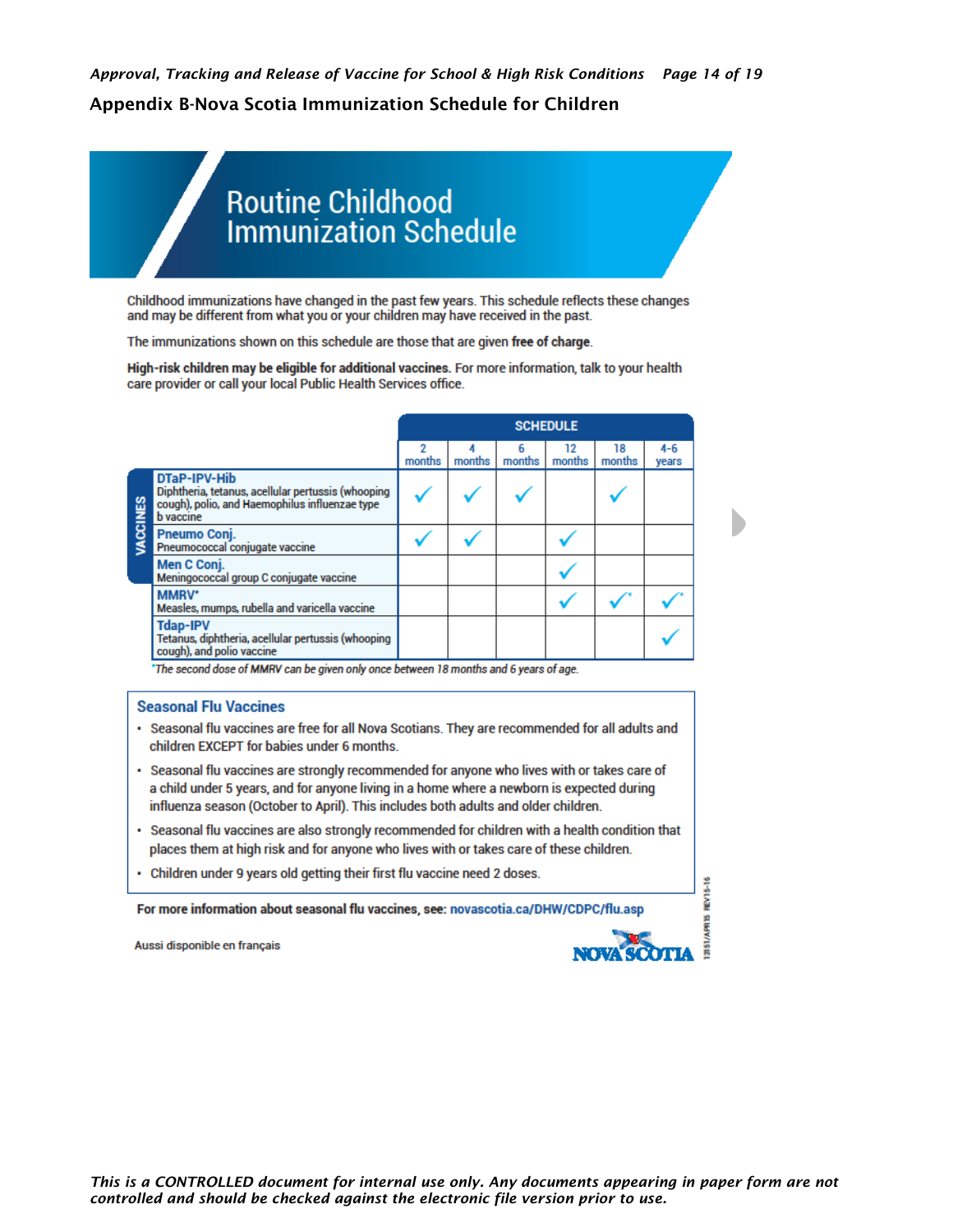# <span id="page-14-0"></span>**Immunization Schedule for Adults**

The immunizations shown here are given free of charge.

Adults at high risk may be eligible for additional vaccines. For more information, talk to your health care provider or call your local Public Health office.

|       |                                                                                                                                           | <b>SCHEDULE</b>                |                     |
|-------|-------------------------------------------------------------------------------------------------------------------------------------------|--------------------------------|---------------------|
|       |                                                                                                                                           | Adults to age 64               | Adults 65 and older |
| CINES | Seasonal Flu <sup>1</sup><br>Influenza vaccine (every flu season)                                                                         |                                |                     |
|       | Td<br>Tetanus, diphiheria vaccine. (Every 10 years. 1 dose should<br>be given as Tdap <sup>2</sup> if not previously given in adulthood.) |                                |                     |
|       | Pneumococcal polysaccharide<br>Prieumococcal polysaccharide vaccine (1 dose) <sup>3</sup>                                                 | (htgh rtsk only)               |                     |
|       | <b>MMR</b><br>Measles, mumps and rubella vaccine (2 doses)                                                                                | (Adults born in 1970 or later) |                     |

1 For more information about flu vaccine, see novascotia.ca/flu

2 Tdap (tetanus and diphtheria toxoid combined with acellular pertussis vaccine)

- . All adults who have not received a dose of pertussis vaccine in adulthood should receive a single dose of Tdap for the prevention of pertussis (whooping cough), particularly if they are in regular contact with infants.
- 3 In most cases, pneumococcal polysaccharide vaccine should be given only once. More than one dose decreases the effectiveness of the vaccine. For some people, re-vaccination may be required. For more information on re-vaccination,
	- talk to your health care provider or
	- · visit www.phac-aspc.gc.ca/publicat/cig-gci/p04-pneu-eng.php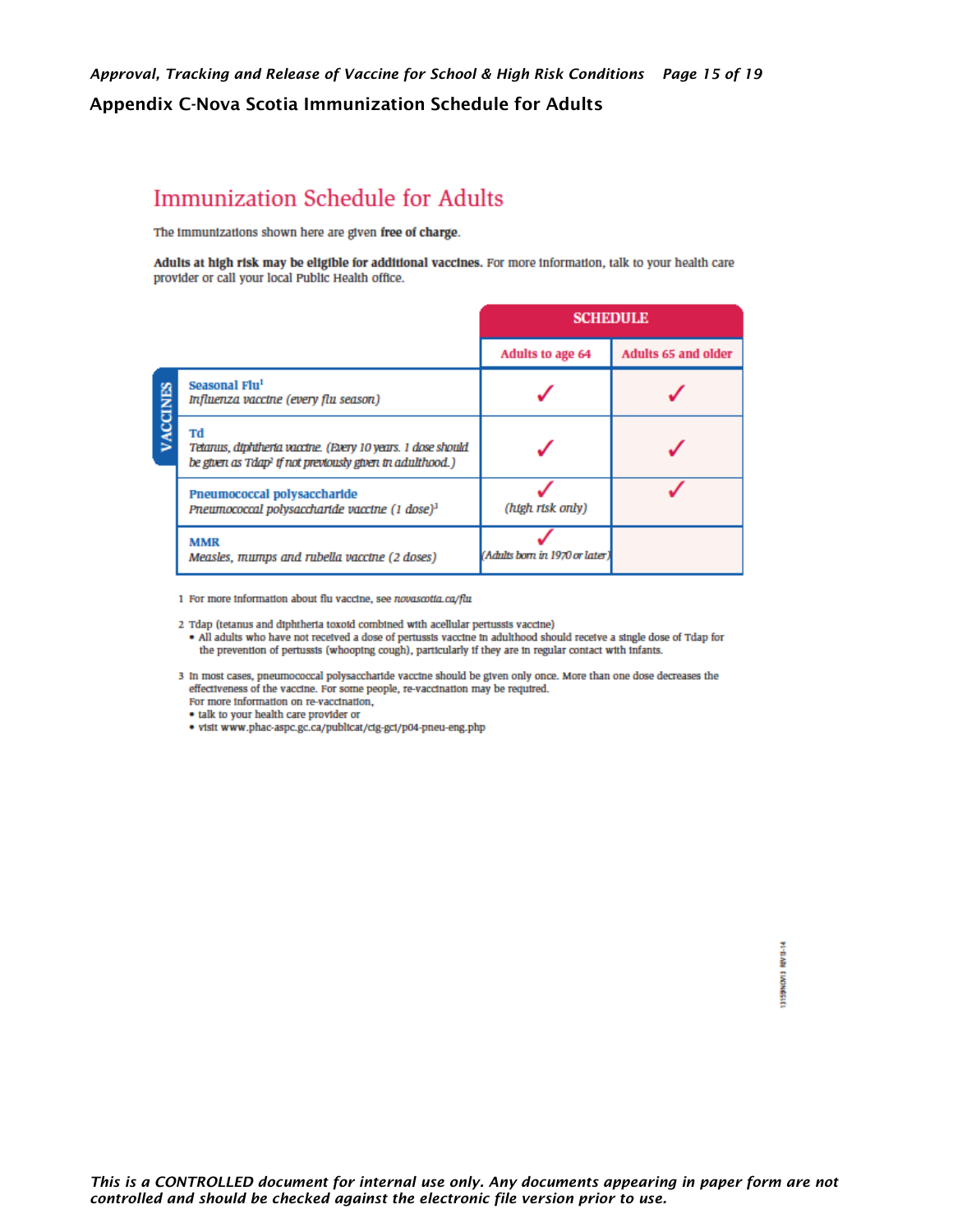# <span id="page-15-0"></span>**School Immunization Schedule**

The immunizations shown on this schedule are those that are given free of charge.

Children at high risk may be eligible for additional vaccines. For more information, talk to your health care provider or talk to your local Public Health Office.

|          |                                                                                                              | <b>School Year</b> |
|----------|--------------------------------------------------------------------------------------------------------------|--------------------|
|          |                                                                                                              | Grade 7            |
| VACCINES | HPV (for both boys and girls)<br>Human papillomavirus vaccine (2 doses)                                      |                    |
|          | <b>Hepatitis B (HB)</b><br>Hepatitis B vaccine (2 doses)                                                     |                    |
|          | <b>Tdap</b><br>Tetanus, diphtheria, and acellular pertussis<br>(whooping cough) vaccine                      |                    |
|          | <b>Meningococcal Quadrivalent</b><br><b>Meningococcal Quadrivalent vaccine</b><br>(Groups A, C, Y and W 135) |                    |

13153/APR15 REV15-16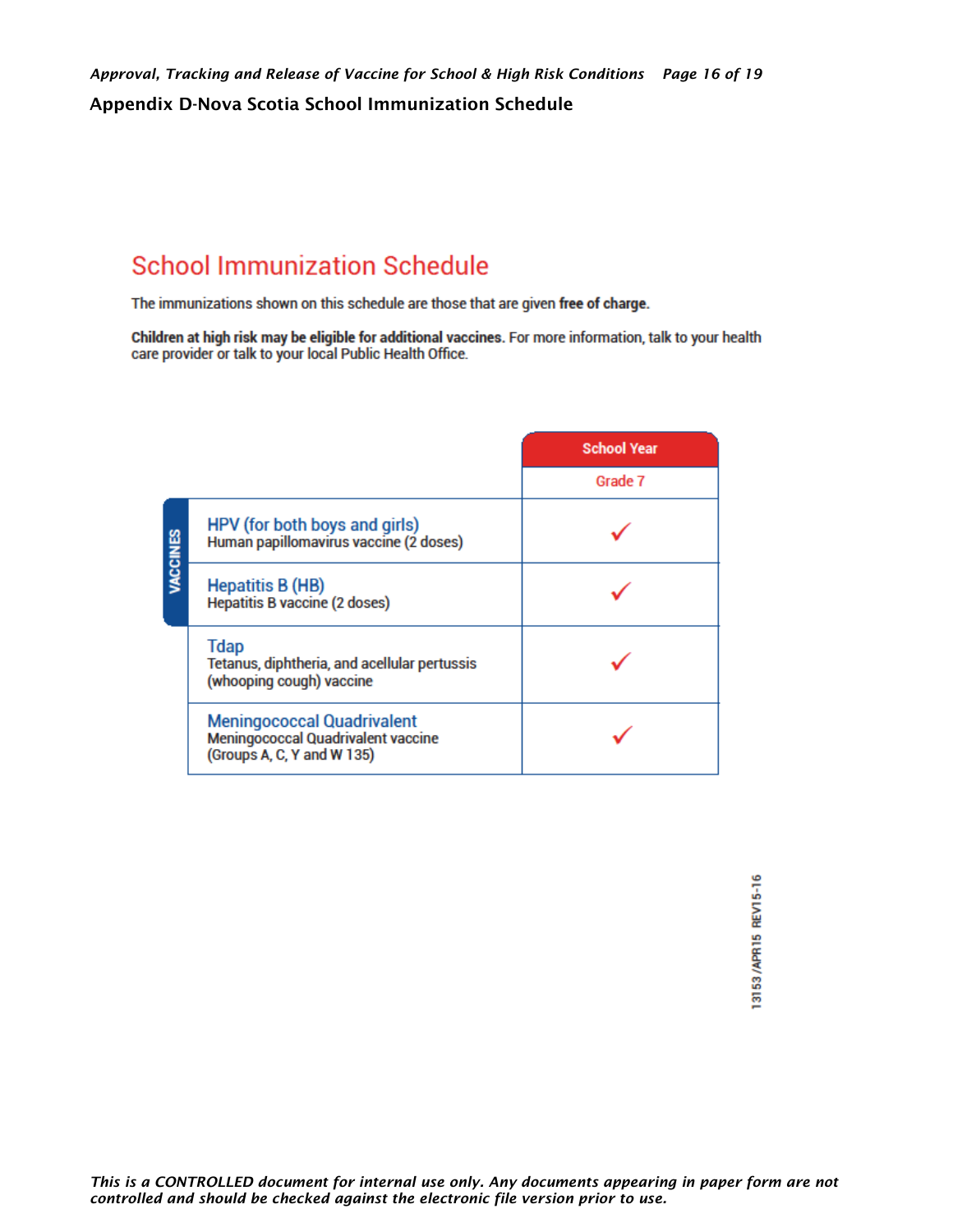#### <span id="page-16-0"></span>**Appendix E-Sample Reciprocal Immunization Form**

# Reciprocal **Notification Form**

**Public Health Services** 7 Mellor Avenue, Unit 5 Dartmouth, Nova Scotla **B3B OE8** 



www.gours.ca/dhw

b

This form is to be completed by the person administering a vaccine. The blue copy is to be sent to the local Public Health Office. The yellow copy is to be sent to or retained by the health care provider.

Please print firmly with a ball-point pen-you are making 2 copies.

| <b>PATIENT INFORMATION</b>                                                                                                  |                                                                                                                                                                             |                                                                                                                                            |                                                                                                                                                  |                                                                                                                                                                                                         |  |
|-----------------------------------------------------------------------------------------------------------------------------|-----------------------------------------------------------------------------------------------------------------------------------------------------------------------------|--------------------------------------------------------------------------------------------------------------------------------------------|--------------------------------------------------------------------------------------------------------------------------------------------------|---------------------------------------------------------------------------------------------------------------------------------------------------------------------------------------------------------|--|
| Sumarre                                                                                                                     |                                                                                                                                                                             | <b>Given Names</b>                                                                                                                         |                                                                                                                                                  | <b>Phone Number</b>                                                                                                                                                                                     |  |
| <b>Address</b>                                                                                                              |                                                                                                                                                                             |                                                                                                                                            |                                                                                                                                                  |                                                                                                                                                                                                         |  |
| <b>Address</b>                                                                                                              |                                                                                                                                                                             |                                                                                                                                            |                                                                                                                                                  | <b>Postal Code</b>                                                                                                                                                                                      |  |
| If Attending School, Name of School<br>٧                                                                                    | D<br>M<br>Date of Birth<br>Health Care Provider's Name (Please Rint)                                                                                                        | м<br>г<br>Sex                                                                                                                              | <b>Health Card Number</b>                                                                                                                        | <b>Health Care Provider's Phone Number</b>                                                                                                                                                              |  |
|                                                                                                                             | ANTIGEN ADMINISTERED. CHECK (A) BOXES WHERE APPROPRIATE                                                                                                                     |                                                                                                                                            |                                                                                                                                                  |                                                                                                                                                                                                         |  |
| DTaP-IPV-HID<br>$\Box$ 1st<br>$\square$ 2nd<br>$\Box$ 3rd<br>$\Box$ 4th<br>$\square$ Meningococcal<br>group C<br>□ Tdap-IPV | <b>Hepatitis B</b><br>$\dot{\Box}$ 1st<br>$\square$ 2nd<br>$\Box$ 3rd<br><b>Hepatitis A</b><br>$\overline{\Box}$ 1st<br>$\square$ 2nd<br>MMR<br>$\Box$ 1st<br>$\square$ 2nd | Varicella<br>$\Box$ 1st<br>$\square$ 2nd<br>□ Pneumococcal<br>Polysaccharide<br>$\square$ Td<br><b>MMRV</b><br>$\Box$ 1st<br>$\square 2nd$ | Influenza<br>$\Box$ 1st<br>$\square$ 2nd<br>$\square$ Hilb<br>$\square$ Tdap<br>Other<br>$\Box$ 1st<br>$\square$ 2nd<br>$\Box$ 3rd<br>$\Box$ 4th | Pneumococcal<br>Conjugate<br>□ 1st<br>$\square 2nd$<br>$\square$ 3rd<br><b>Hepatitis A &amp; B</b><br>Ô 1st<br>$\square 2nd$<br>$\square$ 3rd<br><b>Other</b><br>$\Box$ 1st<br>$\Box 2nd$<br>$\Box$ 3rd |  |
| Shop                                                                                                                        | Ste                                                                                                                                                                         | Shop                                                                                                                                       | Star                                                                                                                                             | Shop                                                                                                                                                                                                    |  |
| Dosaga:                                                                                                                     | Dosage                                                                                                                                                                      | <b>DESIGN</b>                                                                                                                              | Dorage                                                                                                                                           | Dosagar                                                                                                                                                                                                 |  |
| Route                                                                                                                       | Route:                                                                                                                                                                      | Route                                                                                                                                      | <b>Route:</b>                                                                                                                                    | Route                                                                                                                                                                                                   |  |
| Lot #:                                                                                                                      | Lot #                                                                                                                                                                       | Lot #:                                                                                                                                     | Lotif                                                                                                                                            | Lot #                                                                                                                                                                                                   |  |

Date Given (YY/MM/DD)

Signature of Person Giving Vaccine

Office / Location where Immunization was Given

130s8/JUN12 REV12-13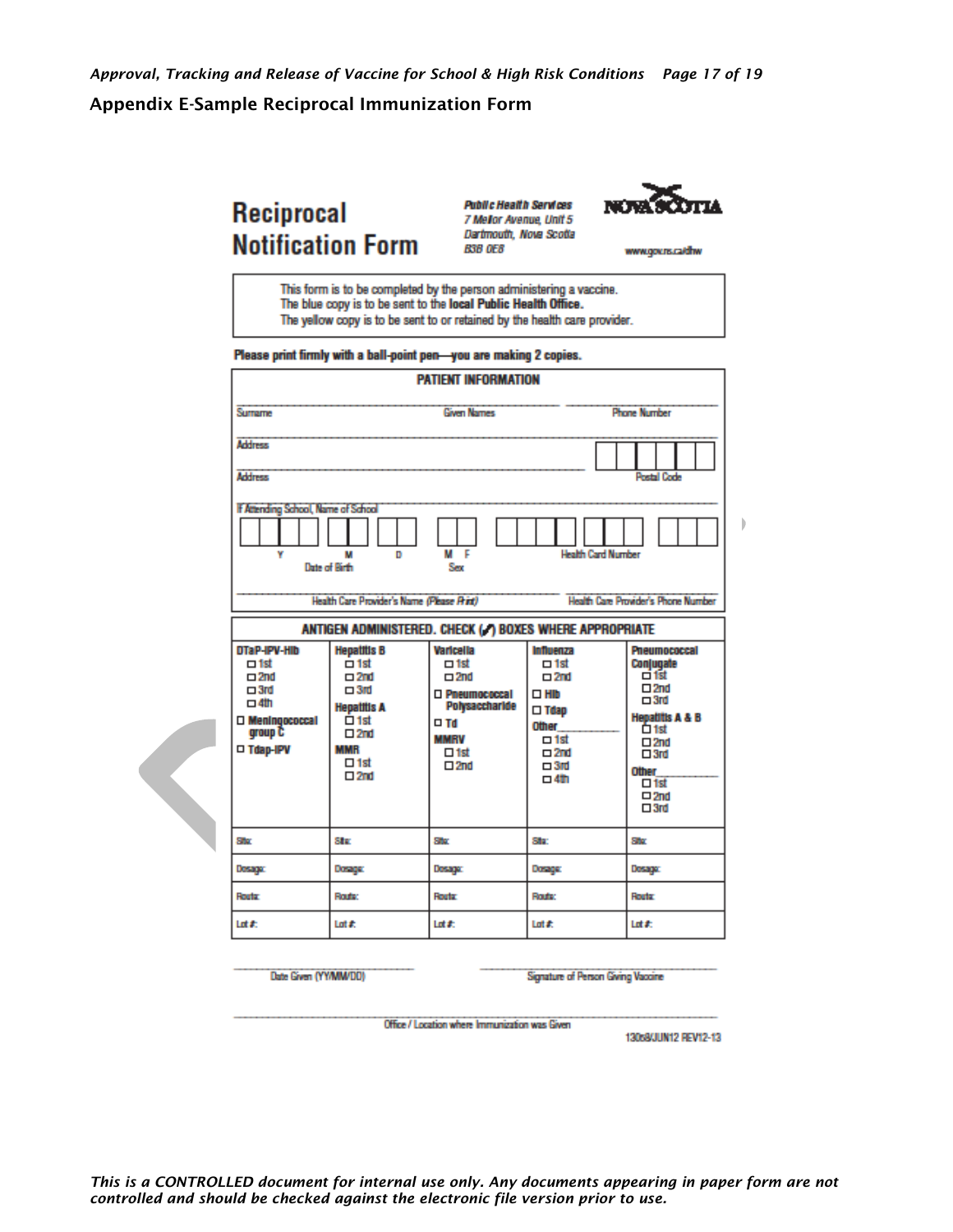<span id="page-17-0"></span>*Approval, Tracking and Release of Vaccine for School & High Risk Conditions Page 18 of 19* Appendix F-Vaccine Order Request Form: High Risk or Special Order

| <b>Place Vaccine Order</b> |  |
|----------------------------|--|
| <b>Phone:</b>              |  |
| Fax:                       |  |
| Email:                     |  |
|                            |  |

## **Vaccine Order Request: High Risk or Special Order**

| <b>Immunization Provider Information</b>                |                   |                         |                                   |              |
|---------------------------------------------------------|-------------------|-------------------------|-----------------------------------|--------------|
| <b>Provider Name</b>                                    |                   | <b>Email</b>            |                                   |              |
| <b>Professional Designation</b>                         |                   |                         | <b>Public Health Practitioner</b> |              |
| $\Box$ Physician $\Box$ Nurse Practitioner $\Box$ Nurse | $\Box$ Pharmacist |                         | Yes $\Box$                        | No $\square$ |
| <b>Practice Address</b><br><b>Contact Person</b>        |                   |                         |                                   |              |
| <b>Phone:</b>                                           | Fax:              |                         | Email:                            |              |
| <b>Order Date</b>                                       |                   | <b>Mode of Delivery</b> |                                   | Pick up      |
|                                                         |                   | Allow 2-3 days          |                                   | Courier      |

| <b>Patient Details</b>                  |                   |                        |     |            |
|-----------------------------------------|-------------------|------------------------|-----|------------|
| <b>Patient 's Last Name</b>             | <b>First Name</b> |                        | HCN | <b>DOB</b> |
|                                         |                   |                        |     |            |
| <b>Reason for Vaccine Request</b>       |                   | <b>Specify details</b> |     |            |
| $\Box$ Close contact or exposure to VPD |                   |                        |     |            |
| $\Box$ High Risk Condition              |                   |                        |     |            |
| $J$ Other                               |                   |                        |     |            |

| <b>Immunizing Agent/ Product requested</b> | # doses | <b>Adult</b> | <b>Pediatric</b> |
|--------------------------------------------|---------|--------------|------------------|
|                                            |         |              |                  |
|                                            |         |              |                  |
|                                            |         |              |                  |
|                                            |         |              |                  |

| <b>Approved by:</b> | Date |
|---------------------|------|
|                     |      |

5/24/2013